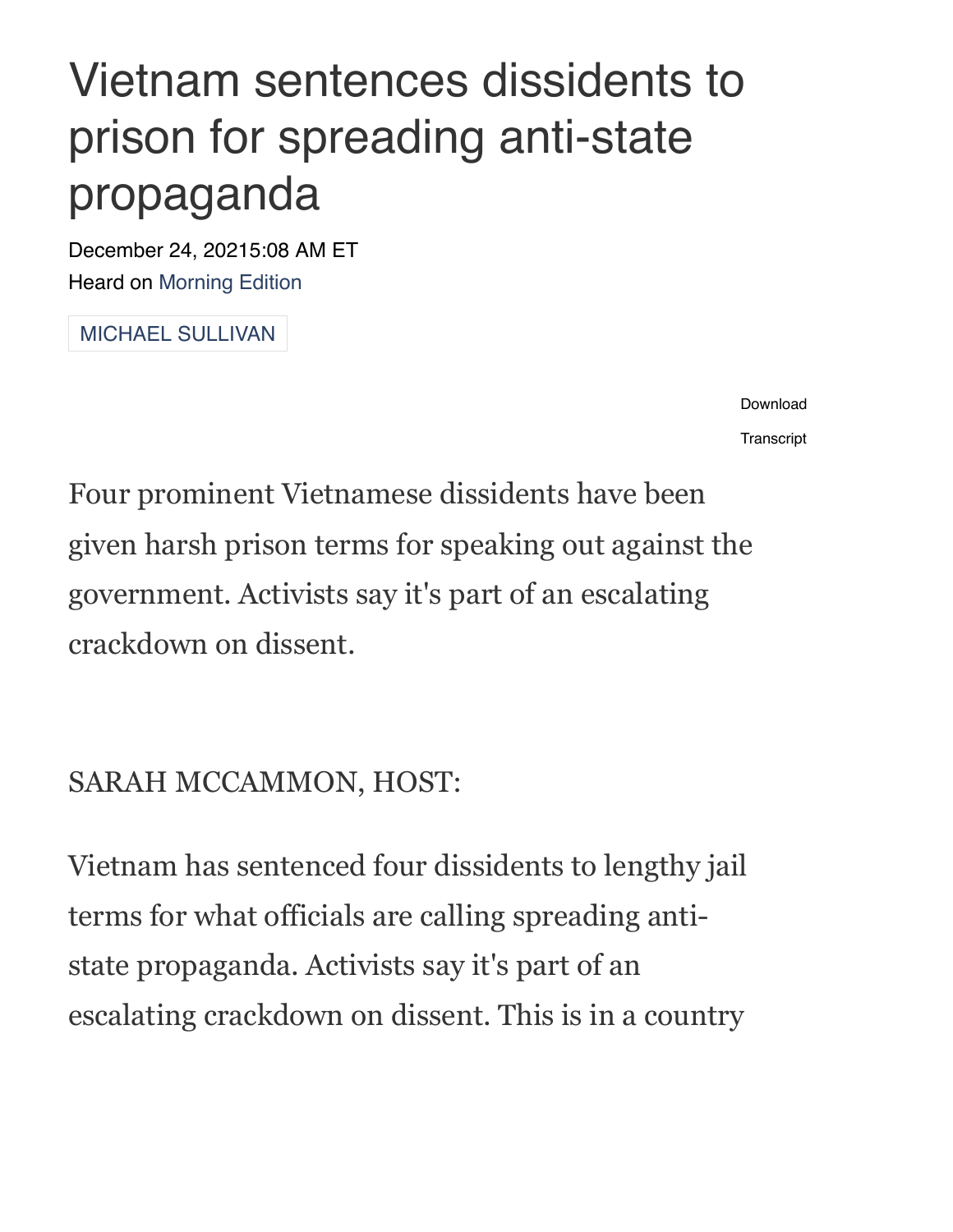that the U.S. is keen to keep on its side in a bid to try to contain China, as Michael Sullivan reports.

MICHAEL SULLIVAN, BYLINE: Like its neighbor to the north, Vietnam is a one-party communist state. And like China, it tolerates little dissent. But four convictions in one week?

PHIL ROBERTSON: Well, the Vietnam government is telling the Vietnam people to sit down and shut up, that they are not going to accept any challenges to their rule. They're not going to accept demands for better governance or an end to corruption or to end the human rights abuses.

SULLIVAN: That's Phil Robertson, deputy Asia director for Human Rights Watch. Human rights lawyer and activist Vi Tran has another explanation for the timing of last week's verdicts.

VI TRAN: I think it is a message, and the message is just, like, raising two middle fingers to the rest of the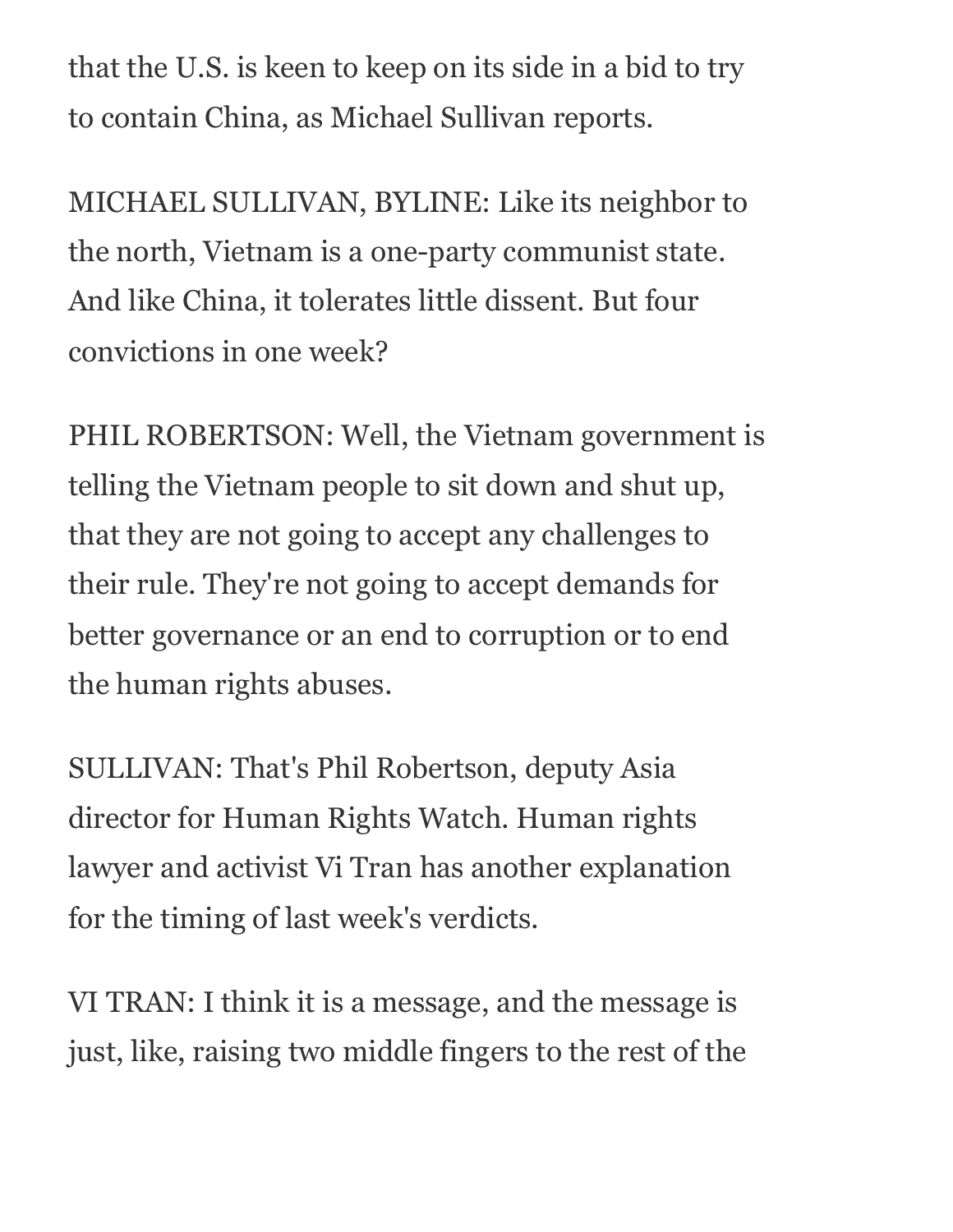Western countries.

SULLIVAN: Especially the European Union, she says. She thinks the EU has been a bit naive in its approach to Vietnam, especially in the runup to the free trade agreement the two signed not long ago. Here's an argument she says she heard frequently while in Brussels.

TRAN: If we, you know, help them raise the economy to a better place, human rights would come with it, right? They also say that, you know, Vietnam is needed in the geopolitical world because this is the place that we can counter China. So we should be nice to Vietnam a little bit, and they will be nicer to human rights defenders.

SULLIVAN: In fact, activists say the government's crackdown on dissent is just getting worse.

TRINH HUU LONG: 2021 is and has been a very difficult year for dissidents and journalists because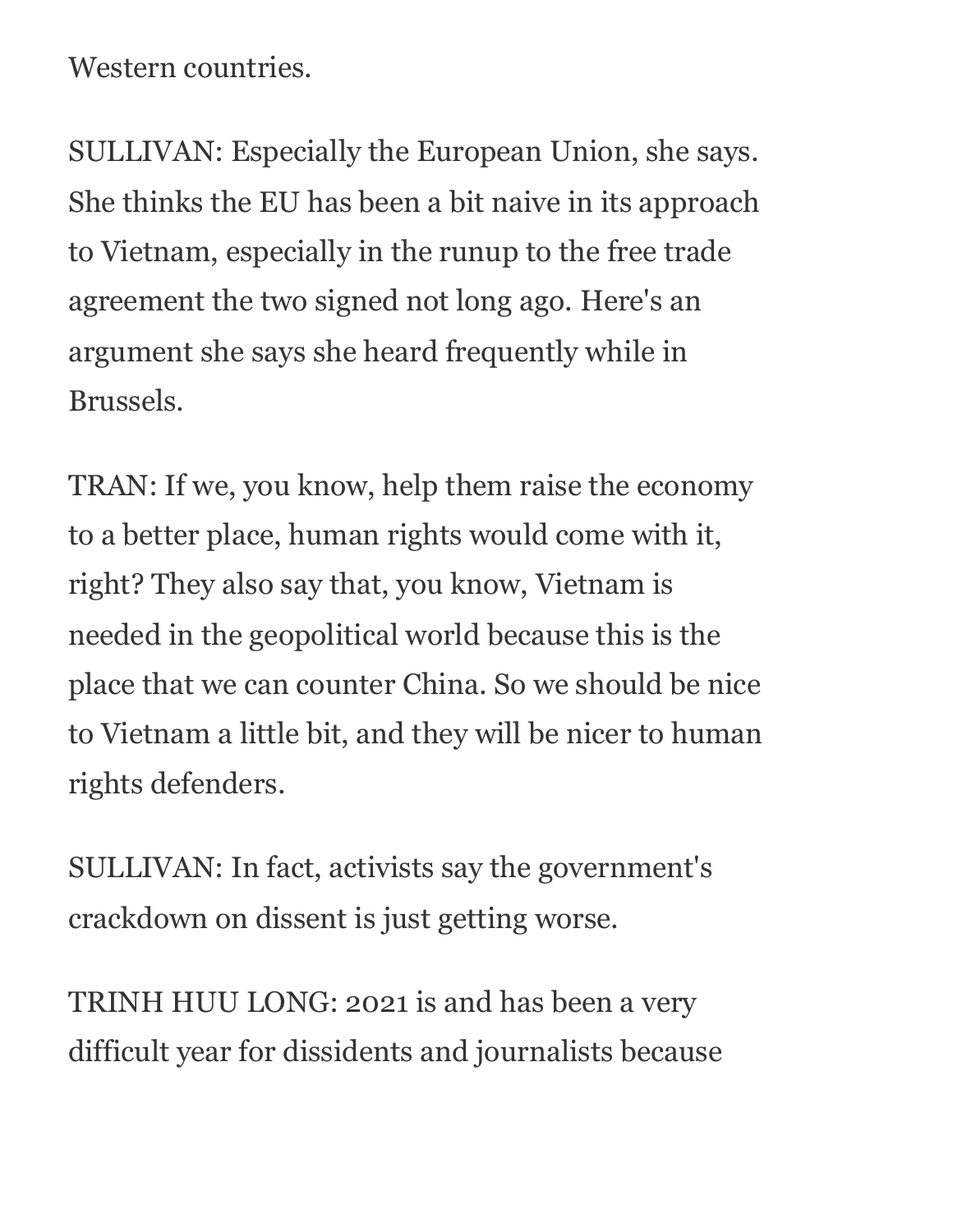within one year, they prosecuted and tried and convicted three groups of activists.

SULLIVAN: More than 20 people in total, says activist and journalist Trinh Huu Long, among them his friend and colleague, the prominent journalist Pham Doan Trang.

(SOUNDBITE OF ARCHIVED RECORDING)

UNIDENTIFIED PERSON: (Non-English language spoken).

SULLIVAN: Her conviction and sentencing last week was covered prominently on state-run media. Here's her friend, the human rights lawyer and journalist Vi Tran, reading Pham Doan Trang's defiant final statement to the court.

## (SOUNDBITE OF ARCHIVED RECORDING)

TRAN: You may imprison me and bask in celebration for eliminating a long-standing thorn in your eye, but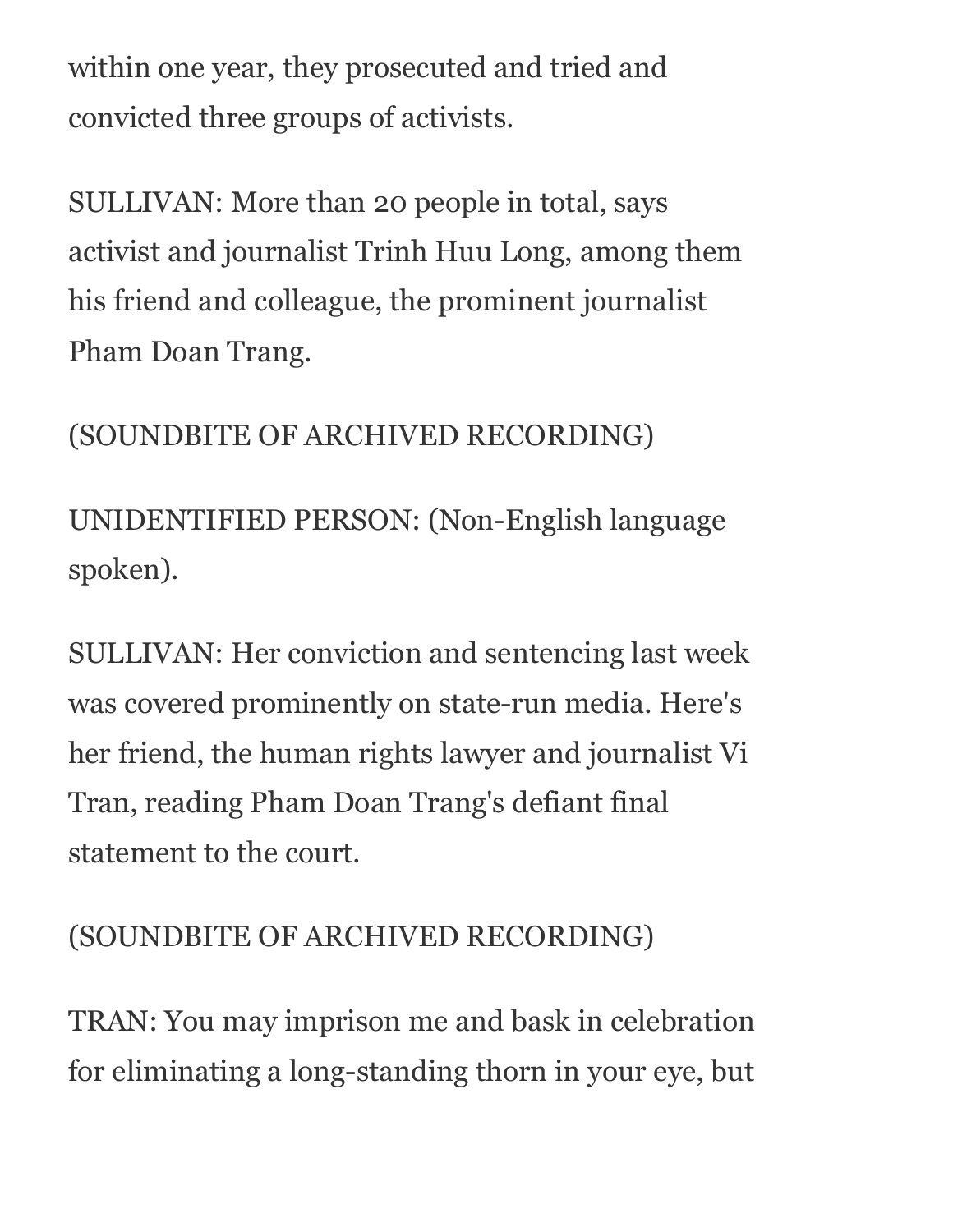you will never be rid of your ugly, authoritarian, undemocratic, anti-democratic reputation because an animal is forever an animal. It can never become human.

SULLIVAN: The judge sentenced Phan Doan Trang to nine years in prison, more than the prosecutors had asked for. There was an outpouring of support for her on social media, which Vietnam hasn't been able to keep a lid on the way neighboring China has. And the recent surge of the COVID pandemic in Vietnam has dinged the ruling party's reputation even more. Again, activist and journalist Trinh Huu Long.

TRINH: I see major changes in political attitudes among ordinary Vietnamese people. They are now much more critical, and they are more willing to stand up for what is right. And I think this is very bad news for the government.

SULLIVAN: But rights activists aren't likely to get much help from a West more concerned with China's